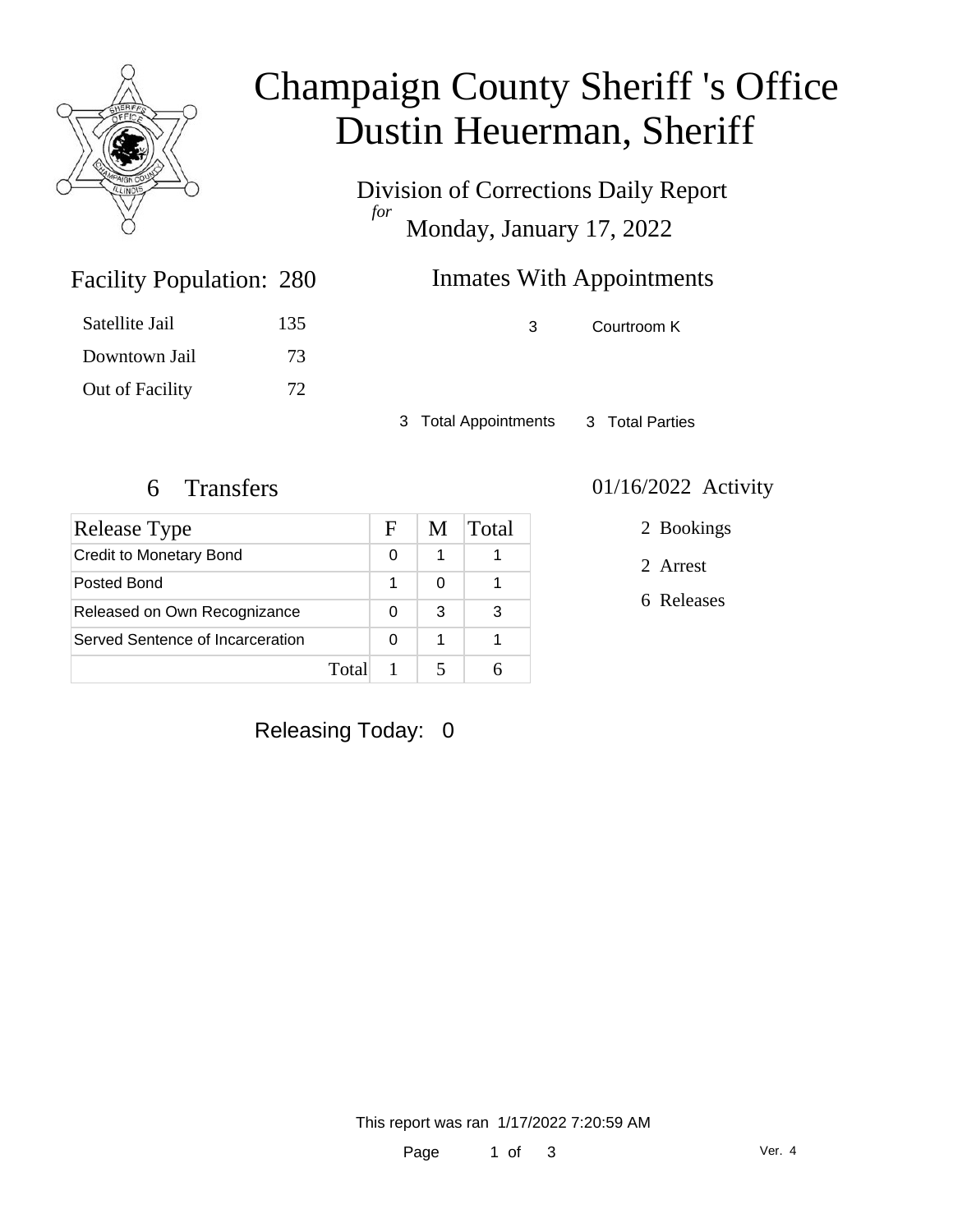

# Champaign County Sheriff 's Office Dustin Heuerman, Sheriff

Division of Corrections Daily Report *for* Monday, January 17, 2022

#### Custody Status Count

- Direct Criminal Contempt 2
- Electronic Home Dentention 14
	- Felony Arraignment 7
		- Felony Other 1
	- Felony Pre-Sentence 8
		- Felony Pre-Trial 198
	- Felony Pre-Trial DUI 4
	- Felony Sentenced CCSO 4
	- Felony Sentenced IDOC 24
		- Hold Other 1
	- Misdemeanor Arraignment 3
		- Misdemeanor Pre-Trial 4
- Misdemeanor Sentenced CCSO 2
	- Petition to Revoke 1
	- Remanded to DHS 4
		- Traffic Other 1
	- Traffic Sentenced CCSO 2
		- Total 280